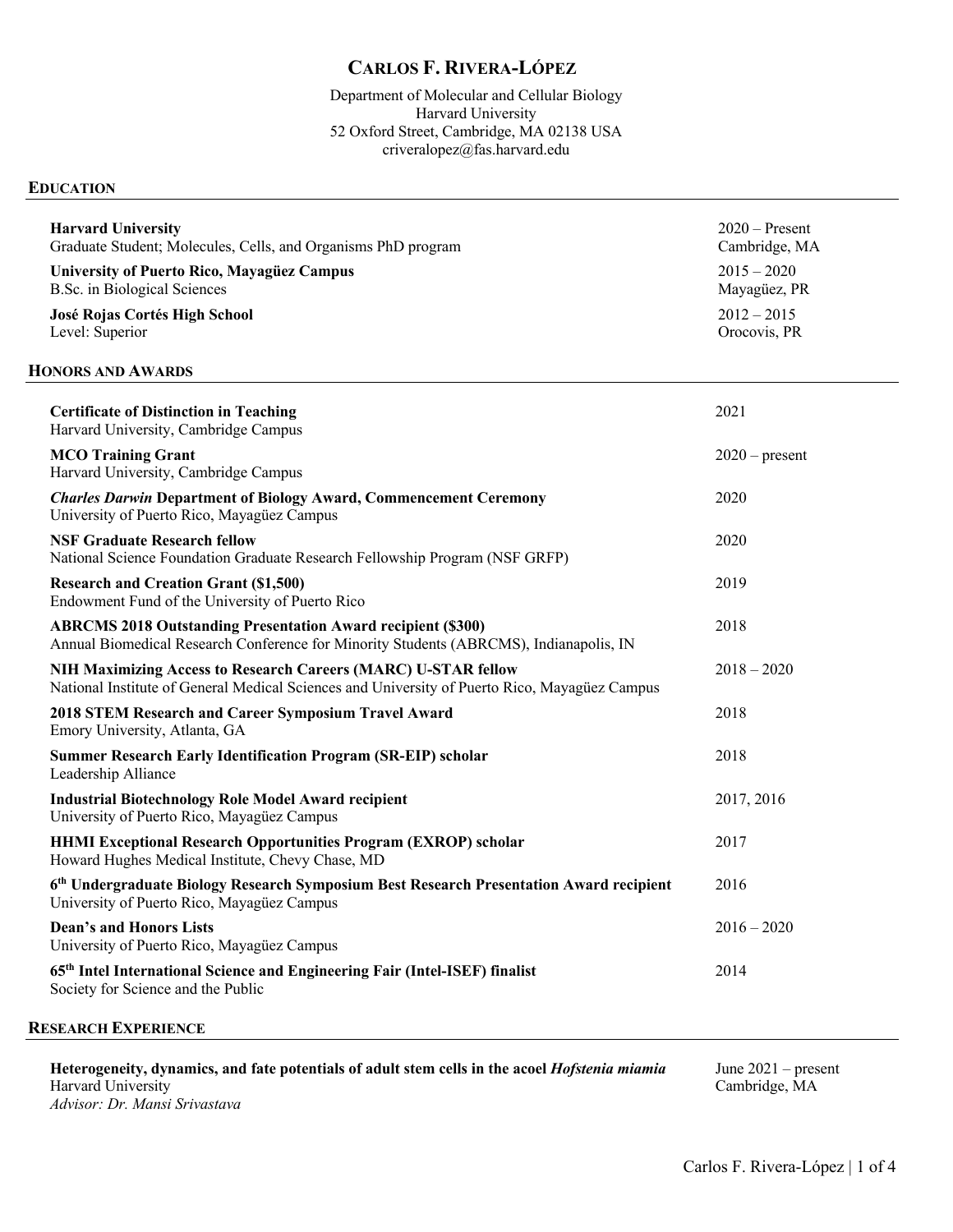| Identification of Antibodies for Magnetic Activated Cell Sorting of Primordial Germ Cells in<br>Zebra Finch (Taeniopygia guttata)<br>The Rockefeller University<br>Advisor: Dr. Erich Jarvis                | June 2019 - Aug 2019<br>New York City, NY  |
|-------------------------------------------------------------------------------------------------------------------------------------------------------------------------------------------------------------|--------------------------------------------|
| Uncovering Subcellular Localization and Substrate Specificity of OGT TPR truncations and<br><b>Single TPR Deletions</b><br>Harvard University, Main Campus<br>Advisor: Dr. Christina Woo                    | May 2018 - Aug 2018<br>Cambridge, MA       |
| Huracanes y bosques en Puerto Rico: ¿Qué sabemos y qué nos falta por saber?<br>Interdisciplinary Center for Coastal Studies, University of Puerto Rico, Mayagüez Campus<br>Advisor: Dr. Tania López-Marrero | Jan 2018 - May 2018<br>Mayagüez, PR        |
| Molecular Study of the Expression of the PAX6 gene on the Hispaniolan Solenodon<br>University of Puerto Rico, Mayagüez Campus<br>Advisor: Dr. Juan Martínez-Cruzado                                         | Aug 2017 - Dec 2017<br>Mayagüez, PR        |
| <b>Characterization and Efforts Towards Trapping a Thiyl Radical with RlmN I309W</b><br>The Pennsylvania State University, University Campus<br>Advisor: Dr. Squire Booker, HHMI                            | May $2017 - Aug 2017$<br>State College, PA |
| Porto Rico 1930 Georeferenced: A Coastal Photomosaic<br>Interdisciplinary Center for Coastal Studies, University of Puerto Rico, Mayagüez Campus<br>Advisor: Dr. Tania López-Marrero                        | Jan 2016 - May 2017<br>Mayagüez, PR        |
| Characterization of the Microchromosome 27 of the Puerto Rican Parrot (Amazona vittata)<br>University of Puerto Rico, Mayagüez Campus<br>Advisor: Dr. Juan Martínez-Cruzado                                 | Aug 2015 - Dec 2017<br>Mayagüez, PR        |

#### **PUBLICATIONS**

#### **Article in Peer-Reviewed Journal**

López-Marrero, T.; Heartsill-Scalley, T.; Rivera-López, C.F.; Escalera-García, I.A.; Echevarría-Morales, M. 2019. *Broadening our understanding of hurricanes and forests on the caribbean island of Puerto Rico: Where and what should we study now?* Forests *10*: 710.

### **Other Publications**

López-Marrero, T.; Lorenzo-Pérez, M.A.; Rivera-López, C.F.; González-Toro, A.; Rivera-Santiago, D.J.; Nieves-Crespo, H.I.; Hernández-González, P.G. 2017. *Porto Rico 1930 Georeferenced: A Coastal Mosaic*. Interdisciplinary Center for Coastal Studies. Mayagüez, PR: University of Puerto Rico, Mayagüez Campus. 15 p.

Escalera-García, I.A.; Rivera-López, C.F. 2017. *Mortalidad de mangles en Cabo Rojo, Puerto Rico*. Interdisciplinary Center for Coastal Studies. Mayagüez, PR: University of Puerto Rico, Mayagüez Campus. 9 p.

#### **ORAL PRESENTATIONS**

| Characterization of the Microchromosome 27 of the Puerto Rican parrot (Amazona vittata)<br>2018 STEM Research and Career Symposium; Emory University (Atlanta, Georgia)                                                                                                                         | Oct 1 <sup>st</sup> , 2018    |
|-------------------------------------------------------------------------------------------------------------------------------------------------------------------------------------------------------------------------------------------------------------------------------------------------|-------------------------------|
| Huracanes y bosques en Puerto Rico: ¿Qué sabemos y qué nos falta por saber?<br>Institute of Caribbean Studies; University of Puerto Rico, Río Piedras Campus (Puerto Rico)                                                                                                                      | March 19th, 2018              |
| Huracanes y bosques en Puerto Rico: ¿Qué sabemos y qué nos falta por saber?<br>Interdisciplinary Center for Coastal Studies and Center for Hemispherical Cooperation in Research and Education in Engineering<br>and Applied Sciences; University of Puerto Rico, Mayagüez Campus (Puerto Rico) | March 15 <sup>th</sup> , 2018 |
| <b>Characterization and Efforts Towards Trapping a Thiyl Radical with RlmN I309W</b><br>REU 2017 Symposium at PSU; The Pennsylvania State University (State College, Pennsylvania)                                                                                                              | Aug $3^{\text{rd}}$ , 2017    |
| Characterization of the Microchromosome 27 of the Puerto Rican parrot (Amazona vittata)<br>6th Undergraduate Biology Research Symposium; University of Puerto Rico, Mayagüez Campus (Puerto Rico)                                                                                               | April $30^{th}$ , $2016$      |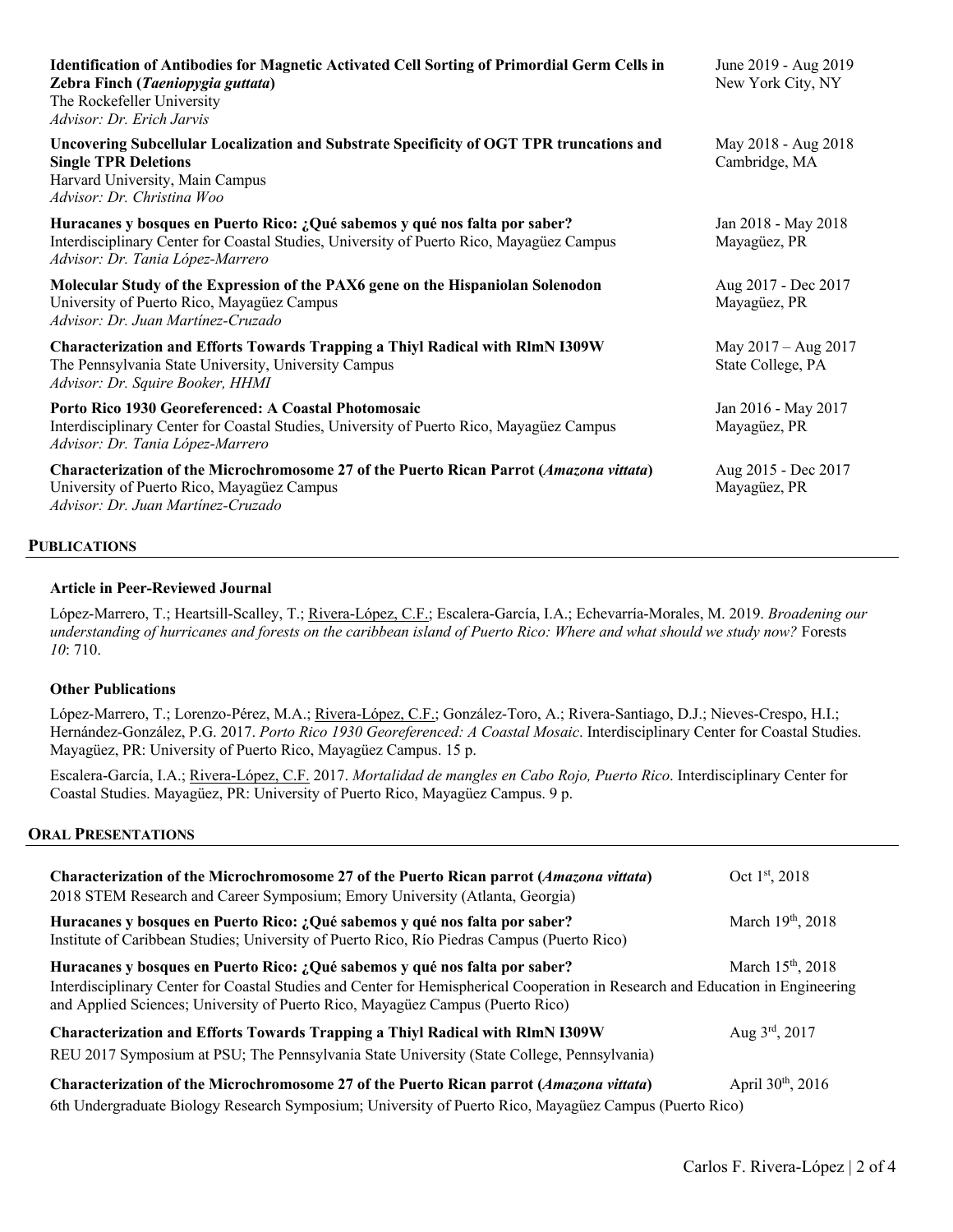| <b>Identification of Antibodies for Magnetic Activated Cell Sorting of Primordial Germ Cells in Zebra</b><br>Finch ( <i>Taeniopygia guttata</i> )<br>A Celebration to Discovery 2019 Symposium; The Rockefeller University (New York City, New York) | Aug $8^{th}$ , 2019              |
|------------------------------------------------------------------------------------------------------------------------------------------------------------------------------------------------------------------------------------------------------|----------------------------------|
| Characterization of the Microchromosome 27 of the Puerto Rican parrot (Amazona vittata)<br>Annual Biomedical Research Conference for Minority Students (ABRCMS); Indiana Convention Center (Indianapolis, Indiana)                                   | Nov $14^{th} - 16^{th}$ , 2018   |
| Uncovering Subcellular Localization and Substrate Specificity of the TPR domain of O-GlcNAc<br><b>Transferase</b><br>Leadership Alliance National Symposium; Connecticut Convention Center (Hartford, Connecticut)                                   | June 28 <sup>th</sup> , 2018     |
| Chromosomal translocations during the evolution of the Puerto Rican parrot (Amazona vittata)<br>2017 Society for Molecular Biology and Evolution (SMBE) (Austin, Texas)                                                                              | July $2nd - 6th$ , 2017          |
| <b>Characterization and Efforts Towards Trapping a Thiyl Radical with RIMN I309W</b><br>REU 2017 Symposium at PSU; The Pennsylvania State University (State College, Pennsylvania)                                                                   | Aug $3^{\text{rd}}$ , 2017       |
| The extract of Moringa oleifera tree leaves as an inhibitor of colorectal cancer cells<br>Intel International Science and Engineering Fair (ISEF); Los Angeles Convention Center (Los Angeles, California)                                           | May $10^{th}$ – $17^{th}$ , 2014 |

### **PROFESSIONAL ENRICHMENT**

| 2022 ISRB Regeneration Around the World<br><b>International Society for Regenerative Biology</b><br>Hosted virtually                                                                                       | April 2022<br>Virtually from MA       |
|------------------------------------------------------------------------------------------------------------------------------------------------------------------------------------------------------------|---------------------------------------|
| 2022 Northeast Regional Meeting of the Society for Developmental Biology<br><b>Society for Developmental Biology</b><br>Marine Biological Laboratories                                                     | April 2022<br>Woods Hole, MA          |
| <b>MCO Teaching Fellow</b><br><b>SCRB 111 - Regeneration: Phenomena to Mechanisms</b><br>Harvard University, Cambridge Campus                                                                              | Sep - December 2021<br>Cambridge, MA  |
| Society for Developmental Biology 80th Annual Meeting<br><b>Society for Developmental Biology</b><br>Hosted virtually                                                                                      | <b>July 2021</b><br>Virtually from MA |
| <b>International Society for Regeneration Biology 2021 Meeting</b><br><b>International Society for Regeneration Biology</b><br>Hosted virtually                                                            | April 2021<br>Virtually from MA       |
| <b>Virtual GSAS Summer Institute</b><br><b>Harvard Integrated Life Sciences</b><br>Harvard University, Cambridge Campus                                                                                    | August 2020<br>Virtual from MA        |
| The 2019 Bird Song and Animal Communication Annual Meeting<br>Host: The Jarvis Lab<br>Cary Institute & Center for Field Research in Ethology and Ecology                                                   | June 2019<br>Millbrook, NY            |
| <b>2019 Experimental Biology Conference</b><br>American Society for Biochemistry and Molecular Biology (ASBMB)<br>Orange County Convention Center                                                          | April 2019<br>Orlando, FL             |
| <b>Ornithology: Comprehensive Bird Biology</b><br>Bird Academy at The Cornell Lab<br>The Lab of Ornithology, Cornell University                                                                            | Nov 2018 - July 2019<br>Mayagüez, PR  |
| <b>2018 Annual Biomedical Research Conference for Minority Students (ABRCMS)</b><br>National Institute of General Medical Sciences and American Society for Microbiology<br>Indianapolis Convention Center | Nov 2018<br>Indianapolis, IN          |
| <b>2018 STEM Research and Career Symposium</b><br>Laney Graduate School<br><b>Emory University</b>                                                                                                         | Oct 2018<br>Atlanta, GA               |